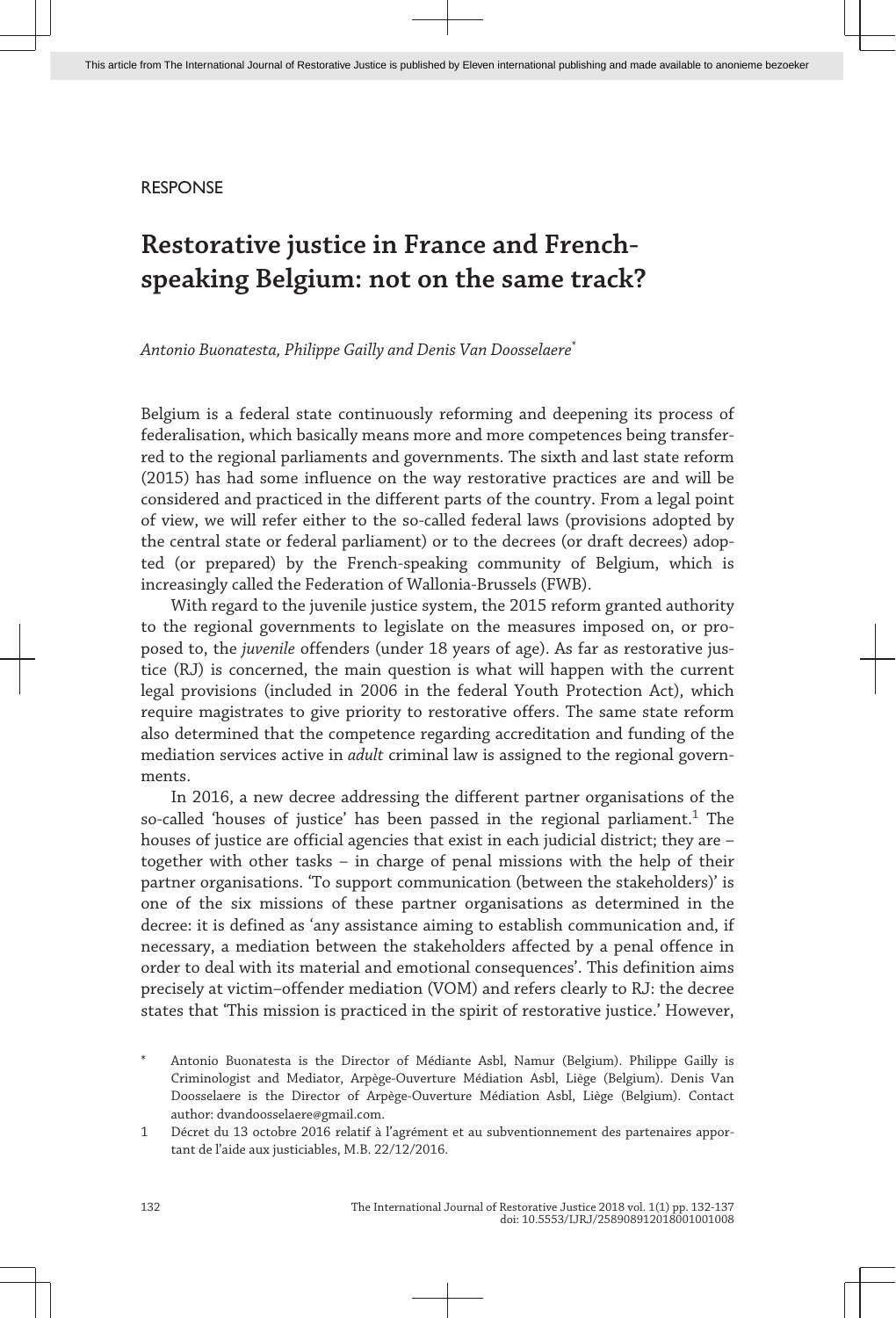the FWB provision allows the scope to be broadened: e.g. giving the opportunity to involve more stakeholders, dealing with unreported crimes such as sexual abuse or crimes affected by a statute of limitations.

Nevertheless, an important part of the restorative practices remains within the scope of federal rules. The Code of Criminal Procedure and a General Prosecutors circular regulate the link between the restorative practice and the criminal procedure, notably the information duty of the magistrates and the information flow between the practitioners and the legal authorities.

## **1. French and FWB restorative frameworks: similarities and differences**

## *1.1 Juvenile justice system*

In the FWB, a draft decree is being discussed in the parliament. It is a reworking of the current *Decree of 1991 on assistance to young persons* with, in particular, the addition of a chapter devoted to juvenile delinquents, still called *minors who have committed acts categorised as an offence*. Current legal provisions that name explic‐ itly the restorative offers as 'mediation' and 'conferencing' (only at the stage of the judge for the latter) will be maintained in the decree to come.

Current practice nevertheless reflects an unequal development of restorative offers as well as a long-lasting resistance in some parts of the FWB. The develop‐ ment of restorative offers depends too much on the will or desire of persons or agencies that are subsidised and accredited to develop such services. Some of the agencies prefer to focus on educative measures such as community service. That is why the draft decree tries to enhance the priority given to restorative offers by reformulating the special obligation of the public prosecutor to justify a decision *not* to propose mediation, and also by clarifying the hierarchy between the offers and measures.

In France, the Taubira law covers both the adult and juvenile system and offers the opportunity to implement restorative measures in general, without specifying any such measures. Cario and Sayous point out that, until now, 'penal reparation' in juvenile justice is not organised in a restorative spirit. Although they are applied in a rather limited way, the restorative offers in the FWB always prioritise the involvement of the victim even in quite serious crimes. In recent years, this Belgian experience in mediation and conferencing with juveniles has become an inspiring model for French practitioners and policy makers who want to apply the opportunities opened by the Taubira law.

## *1.2 Penal system*

Penal mediation as an alternative to the prosecution was adopted in Belgium in 1994 (Art. 216ter Code of Criminal Procedure), one year later than in France. The number of cases represents less than 0.5% of the total number of files treated by the public prosecutor (including dismissals).<sup>2</sup> This small percentage includes

<sup>2</sup> Banque de données du Collège des Procureurs généraux – analystes statistiques – Bruxelles. Retrieved from www.om-mp.be/stat (last accessed 15 January 2018).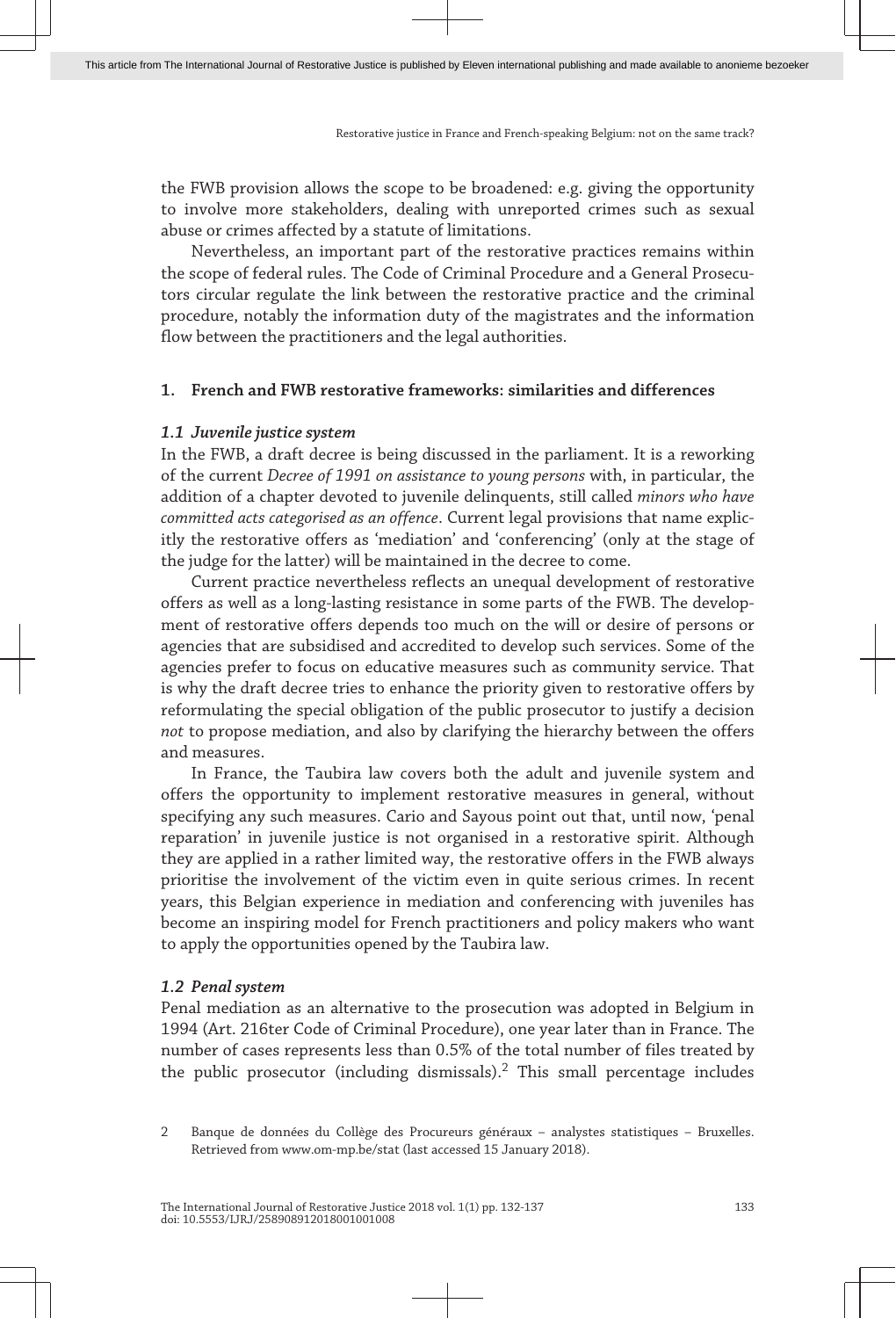Antonio Buonatesta, Philippe Gailly and Denis Van Doosselaere

other practices than mediation, like therapy, training or community work. The term 'mediation' was chosen at that time for euphonic reasons: the idea was to find a name to help pass a law essentially devoted to an early and quick penal reaction. However, the term and the efforts of some practitioners to promote mediation in this framework can be considered as the first appearance of this restorative practice in the penal procedure.

The possibility of VOM on a larger scale was introduced in the federal Code of Criminal Procedure in 2005, nine years earlier than in France and following a period of twelve years' practical experiences aiming at evaluating the basic requirements to implement mediation with no limits as to the seriousness or the type of offences. In this field, mediation takes place at the request of the parties and runs parallel to the criminal procedure.

In the FWB, only professional mediators are in charge of restorative practices. They work in accredited and fully subsidised non-governmental organisations. So far, only one organisation $^3$  is accredited to work on the entire territory of the FWB. This guarantees equal treatment or, at least, the use of the same methodology everywhere. The French law does not provide a specific accredita‐ tion. However, training is emphasised.

As in France, providing VOM at all stages of the criminal procedure can also be considered as the recognition of RJ in (or next to) the criminal justice system but with important differences. The first difference relates to the ambiguity of the French law concerning the link between restorative practice and the penal procedure: in France restorative measures are clearly complementary to the penal procedure but cannot interfere with it in any way. In contrast, this connection is explicitly mentioned in the Belgian law: if the parties decide to inform the judge of the outcome of the mediation, then the judge can take that outcome into account in his/her decision making. This difference can be understood as the consequence of the experiences prior to the law: whereas in France encounters between convicts and victims not involved in the same offence are promoted, in Belgium communication through mediation between stakeholders of the same offence is more central.

The second difference is that restorative practices in Belgium are not placed under the supervision of a judicial authority. In France, a judicial authority will evaluate the appropriateness, will consent to the measure and will control its quality process. In Belgium, the opportunity given to both parties to have an equal access to mediation at any stage of the penal procedure proved to be the key factor in confirming the feasibility and the value of applying mediation in serious crimes on a large scale. We can easily guess that very few magistrates would dare to propose mediation in cases of murder, rape or severe cases of violence. In the year 2000, a post of 'restorative justice adviser' was temporarily created in all Bel‐ gian prisons; it played an important role in boosting mediations involving victims and detainees. More recently in 2014, a General Prosecutors circular finally defined that the principle included in the 2005 law (*to ensure that the parties are informed about their right to ask for mediation*) concretely requires that an informa‐

3 Médiante asbl. See [www. mediante. be](http://www.mediante.be) (including annual reports).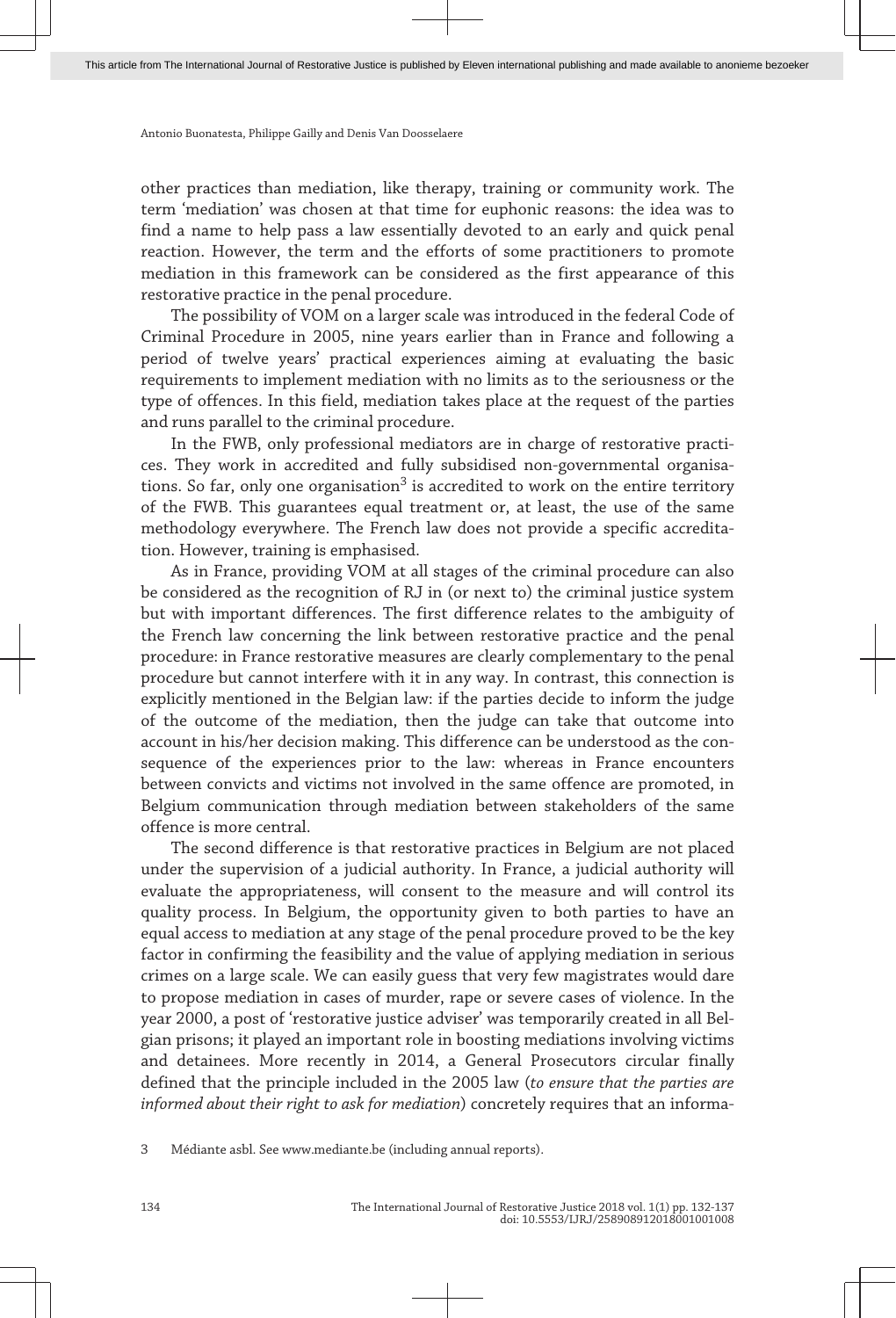Restorative justice in France and French-speaking Belgium: not on the same track?

tion letter concerning the offer of mediation is sent at the different stages of the procedure to the parties: at the lodging of the complaint, before trial and even after sentence.<sup>4</sup>

# *1.3 Training*

The establishment of a systematic training programme in France seems to show interesting initial results. Moreover, our French colleagues speak of the increasing enthusiasm for the restorative philosophy among professionals as well as stakeholders. Training could be much improved in the FWB: currently juvenile courts' magistrates undergo a training (on restorative offers) of just half a day. Restorative practices and RJ should receive a better treatment in the FWB higher education: there is no longer a single course at the universities specifically devoted to this topic. More generally, VOM is not well represented in courses dedicated to mediation in other official or non-official training institutions.

Finally, it is interesting to notice that to us, promoters and practitioners of RJ in the FWB, it seems a bit odd that French people, speaking of 'justice restaurative', created an Anglicism, a term directly inspired from English, while we use the French words 'justice restauratrice' or 'réparatrice' in the FWB. Even so, we are equally inspired by the Anglo-Saxon approach, notably through our Flemish colleagues.

# **2. Restorative justice related to victim policies**

As far as juvenile justice is considered, victim policies do not seem to interact with the way RJ is defined in the future decree. Even if many FWB practitioners work in a restorative spirit and see RJ as a path to recognition of the victim's role in the legal process and as a reparatory instrument, the legal regulations tend to use RJ mainly as an educational tool. The draft decree focuses indeed on the 'alterna‐ tive' nature of the offer at the stage of the public prosecutor: if stakeholders achieve an agreement and if the commitments are met, there is automatically an extinction of the public action (the prosecution). Even when attractive to many people, the alternative nature of restorative offers lends itself to criticism. In this case, mediation responds to a choice of criminal policy and not to the needs of the stakeholders; furthermore, it puts pressure on the victims and risks manipulating and making them feel guilty; finally, at the stage of the prosecution, the alternative character enhances the risk of limiting the proposal of mediation to petty offences.

The impossibility for the stakeholders (victims or offenders) to ask directly for mediation or conferencing was another limit, for victims mainly, but also for juvenile delinquents, who did not have the right to benefit from mediation, as opposed to offenders over 18 years old who enjoy this right. Promoters of RJ have finally succeeded in convincing the government to change the draft in a

<sup>4</sup> Circulaire du Collège des procureurs généraux (Col 5/2014) relative au devoir d'information du Ministère public sur l'offre de médiation. Retrieved from www.om-mp.be/?q=fr/savoir-plus/ [circulaires -2015](http://www.om-mp.be/?q=fr/savoir-plus/circulaires-2015) (last accessed 31 January 2018).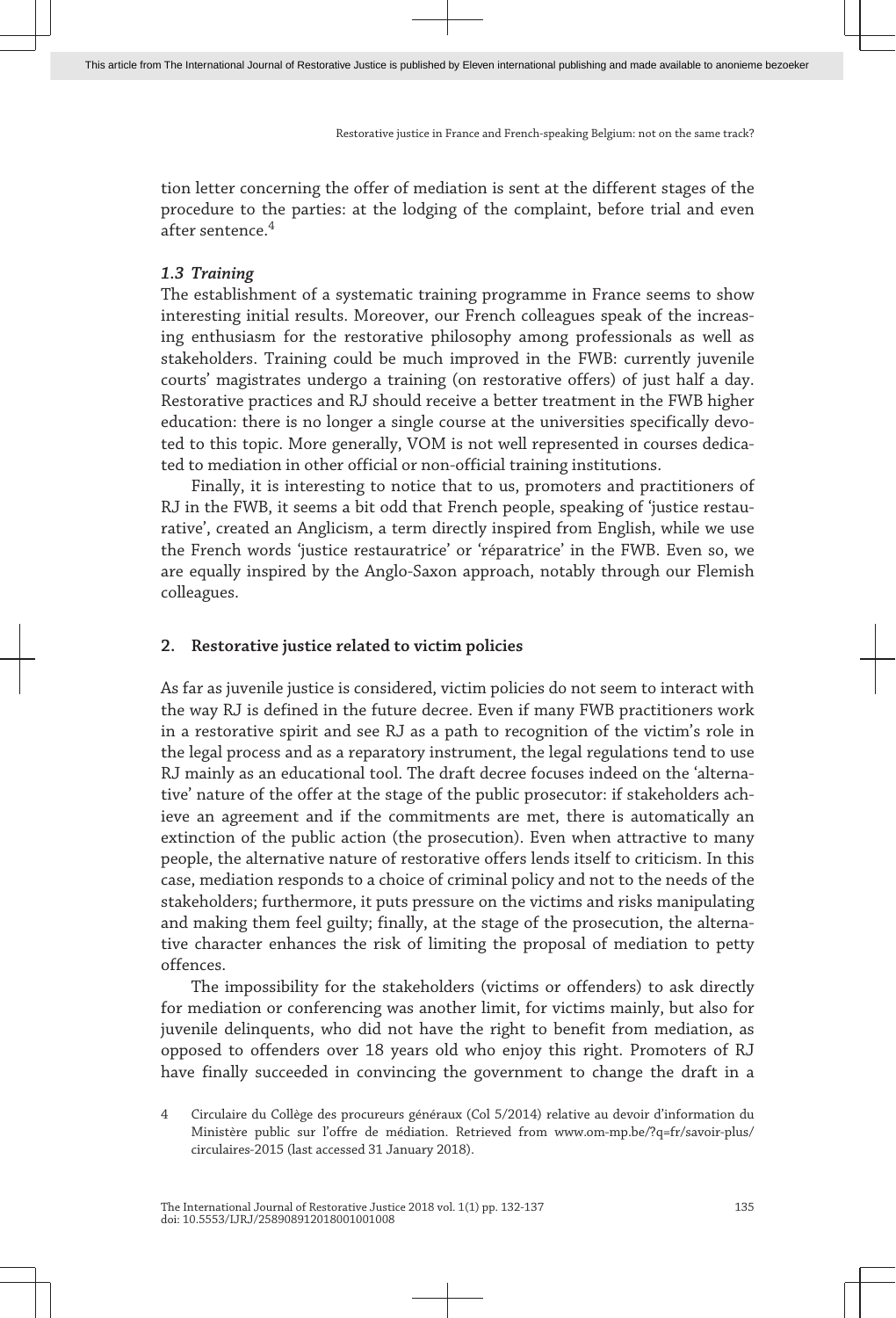Antonio Buonatesta, Philippe Gailly and Denis Van Doosselaere

more restorative spirit. The new decree (2018) allows victims and offenders to ask the public prosecutor and the judge to propose a restorative offer. They still cannot contact directly a mediation service.<sup>5</sup>

Is this another sign that restorative practices form an 'edge-field', as Lem‐ onne (2016, referring to Bourdieu) shows in her study of RJ in Belgium? She con‐ cludes that RJ in Belgium is not only guided by restorative issues but also by rationales from other fields; RJ in Belgium is not breaking off from traditional penal justice.

In the adult criminal law context, we can realistically be more optimistic about the interaction between RJ and victim policies in the FWB as long as vic‐ tims can have direct access to mediation. Furthermore, as said before, VOM renamed in the regional decree as a 'supporting communication' mission, is placed administratively at the same level as social or psychological assistance, including victim support services. 'Supporting communication' will specifically apply to each level of collaboration between the different partner organisations and with the administration. And that goes together with a strong will of the regional government to enhance cooperation between all partners in general and thus to promote referrals to mediation.

# **Conclusion**

Parallels can be drawn between the evolution of RJ in France and in the FWB but clear differences show that legislations and practices are not on the same track. The link with the judicial system seems indeed crucial. Unlike France, the Belgian choice of making RJ complementary to the traditional system does not rule out a possible impact on judicial measures or procedures. It appears to give more visibility to restorative practices, with the aim of making the criminal justice system more restorative.

We appreciate the kind of belief of Cario and Sayous and encourage their enthusiasm and great desire to promote restorative practices in France. They are, of course, well aware of the long way to go to reach a generalised practice and of the ignorance, the resistance and the opposition to overcome. Their colleague Jacques Faget (2015) is not so optimistic and lists some fundamental reasons why, according to him, RJ encounters so many difficulties in its development in France. Among others, he points out the French model of centralised government, which condemns any form of communitarianism. At the institutional level, Faget mentions that practitioners are not looking for new ways of action. Ideological reasons are also highlighted: the concept of RJ seems obscure (as if it could be a way of promoting normative deregulation and jeopardising law and state foun‐ dations) and even mystic (referring to quotations of the New Testament in Zehr's *Changing lenses*). And he adds that some Belgian French-speaking scholars think that the concept of RJ is not useful at all …

<sup>5</sup> Decree of 18 January 2018 on the prevention, support and protection of youth (Le décret portant le code de la prévention, de l'aide à la jeunesse et de la protection de la jeunesse promulgué le 18/01/18 (Art. 97, §1er al.3 et art. 115, §3 al.1)).